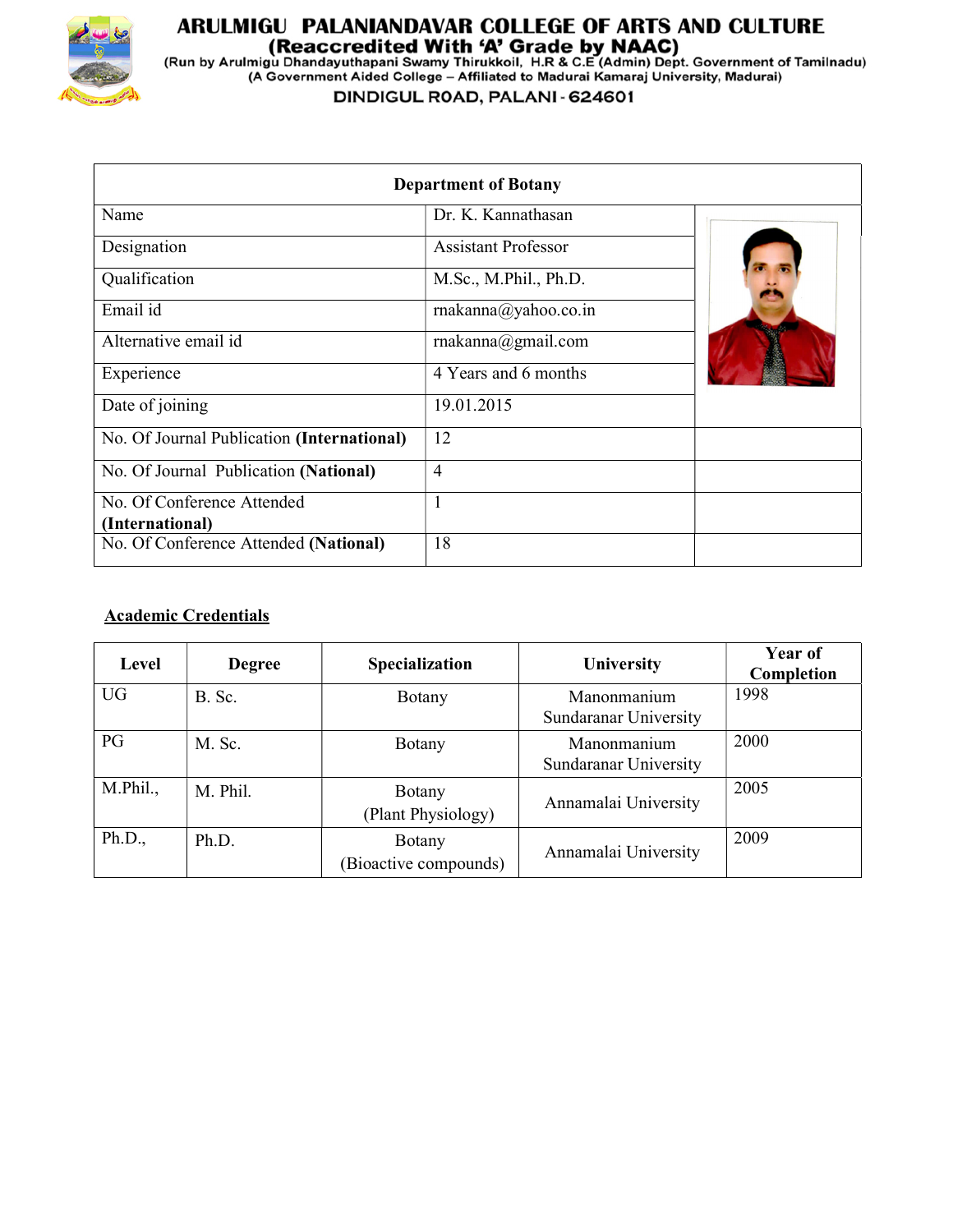## Details of Journal Publications:

1. International:

1. K. Kannathasan, A. Senthilkumar, V. Venkatesalu,2015. Crystal structure and antibacterial evaluation of epifriedelinol isolated from Vitex peduncularis Wall. ex Schauer, Arabian Journal of Chemistry, http://dx.doi.org/10.1016/j.arabjc.2015.02.013 (ISSN: 1878-5352) (Impact Factor:3.75)

2. Krishnan Kannathasan, Annadurai Senthilkumar, Venugopalan Venkatesalu. 2011. In vitro antibacterial potential of some Vitex species against human pathogenic bacteria. Asian Pacific Journal of Tropical Medicine 645-648. (ISSN: 1995-7645) (Impact Factor:1.06)

3. K. Kannathasan, A. Senthilkumar, V. Venkatesalu "Mosquito larvicidal activity of methyl-p-hydroxybenzoate isolated from the leaves of Vitex trifolia Linn. 2011. Acta Tropica. 120:115-118 (ISSN: 0001-706X) (Impact Factor:2.27)

4. Senthilkumar, A., K. Kannathasan, M. Chandrasekaran and V. Venkatesalu, 2010. Chemical constitutions and antibacterial activity of the leaf essential oil of Feronia limonia. Indian Journal of Microbiology 50(1):70-73 (ISSN: 0046-8991) (Impact Factor:0.89)

5. Chandrasekaran, M., A. Senthilkumar, K. Kannathasan and V. Venkatesalu. Fatty acid composition of certain mangroves 2010. Chemistry of Natural Compounds . 46(1):92-94 (ISSN: 0009-3130) (Impact Factor:0.51)

6. Chandrasekaran, M., K. Kannathasan, V. Venkatesalu and K. Prabharakan, 2009. Antibacterial activity of some salt marsh halophytes and mangrove plants against methicillin resistant Staphylococcus aureus. World Journal of Microbiology and Biotechnology 25(1): 155-160 (ISSN: 0959-3993) (Impact Factor:1.78)

7. Chandrasekaran, M., K. Kannathasan and V. Venkatesalu, 2008. Antibacterial Activity of Fatty Acid Methyl Esters of Some members of Chenopodiaceae. Zeitschrift für Naturforschung C. 63 C : 361 – 366 (ISSN 0939-5075) (Impact Factor:0.55)

8. Krishnan Kannathasan, Annadurai Senthilkumar, Manivachagam Chandrasekaran and Venugopalan Venkatesalu. 2008. Larvicidal activity of fatty acid methyl esters of Vitex species against Culex quinquefasciatus . Parasitology Research, 103, 999-1001 (ISSN: 0932-0113) (Impact Factor:2.09)

9. Annadurai Senthilkumar, Krishnan Kannathasan and Veugopalan Venkatesalu, 2008. Chemical composition and larvicidal property of essential oil of Blumea mollis (D. Don) Merr. against Culex quinquefasciatus Parasitology Research 103,959-962 (ISSN: 0932- 0113) Impact Factor:2.09)

10. Annadurai Senthilkumar, Krishnan Kannathasan and Veugopalan Venkatesalu, 2008. Antibacterial activity of the leaf essential oil of Blumea mollis (D. Don) Merr. World Journal of Microbiology and Biotechnology 25,1297-1300 (ISSN: 0959-3993) (Impact Factor:1.78)